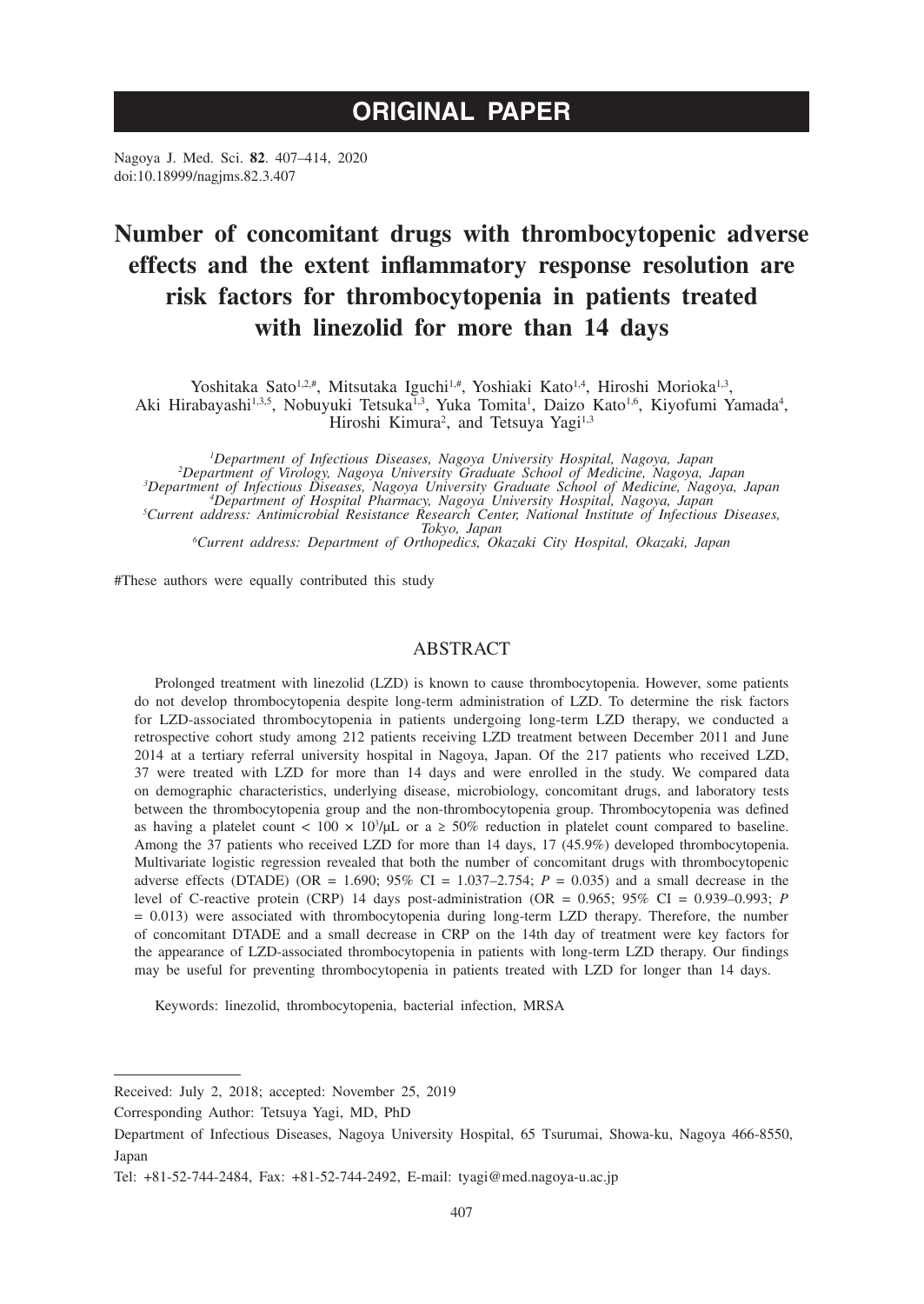Abbreviations: LZD: linezolid DTADE: drugs with thrombocytopenic adverse effect MRSA: methicillin-resistant Staphylococcus aureus VRE: vancomycin-resistant enterococci TP: thrombocytopenia CRP: C-reactive protein CCr: Creatinine clearance TDM: therapeutic drug monitoring

This is an Open Access article distributed under the Creative Commons Attribution-NonCommercial-NoDerivatives 4.0 International License. To view the details of this license, please visit (http://creativecommons.org/licenses/by-nc-nd/4.0/).

## INTRODUCTION

Linezolid (LZD) is a broad spectrum oxazolidinone antibiotic used to treat Gram-positive bacterial infections, including methicillin-resistant *Staphylococcus aureus* (MRSA) and vancomycinresistant enterococci (VRE). Its mechanism of antimicrobial action is primarily bacteriostatic, and inhibits bacterial protein synthesis by interfering with the fusion of 30S and 50S ribosomal subunits.<sup>1</sup> Because both the intravenous and oral formulations of LZD have nearly 100% bioavailability due to its high water solubility and robust tissue penetration, $2.3$  LZD is often used in patients with infectious diseases requiring long-term therapy.

Although, LZD therapy is effective against serious bacterial infections, patients commonly experience significant complications, including bone marrow suppression with consequent anemia and thrombocytopenia; this can lead to discontinuation of LZD therapy. While the exact mechanism of LZD-related bone marrow suppression is still unknown, prolonged treatment duration, $4-9$ renal insufficiency,<sup>2-4,10-12</sup> chronic liver disease,<sup>10</sup> baseline platelet count,<sup>13</sup> and daily-per-kg-dose<sup>14,15</sup> have been reported as possible risk factors for LZD-associated thrombocytopenia. These findings indicate that the daily dose of LZD should be adjusted based on body weight and/or renal function. Although this is easy to do in the case of intravenous LZD, unfortunately, the oral formation of this drug is only available as a 600 mg non-scored tablet in Japan, so the options for dose adjustments in outpatient use appear to be quite limited. Moreover, dosage optimization of LZD to avoid dose-dependent toxicity may increase the risk of treatment failure. In order to avoid these risks, therapeutic drug monitoring (TDM) has recently been advocated by some researchers to improve the safe and effective use of  $LZD<sup>16</sup>$  TDM can be a useful tool for adjusting plasma concentrations to obtain optimal pharmacodynamics targets in order to maximize the effectiveness of LZD and avoid adverse effects in patients requiring prolonged treatment. TDM can also be used in critically ill patients or those who are also being treated with P-glycoprotein modulators including omeprazole, clarithromycin and rifampicin.<sup>17,18</sup> Unfortunately, TDM for LZD treatment is currently only available in a limited number of hospitals for research purposes.

On the other hand, some patients undergoing long-term therapy with LZD do not develop thrombocytopenia. However, the factors that allow patients who undergo long-term treatment with LZD to avoid developing thrombocytopenia are unknown; identifying these factors may ensure the safe and effective use of LZD. To address this, we conducted a retrospective cohort survey of patients who received LZD treatment for more than 14 days.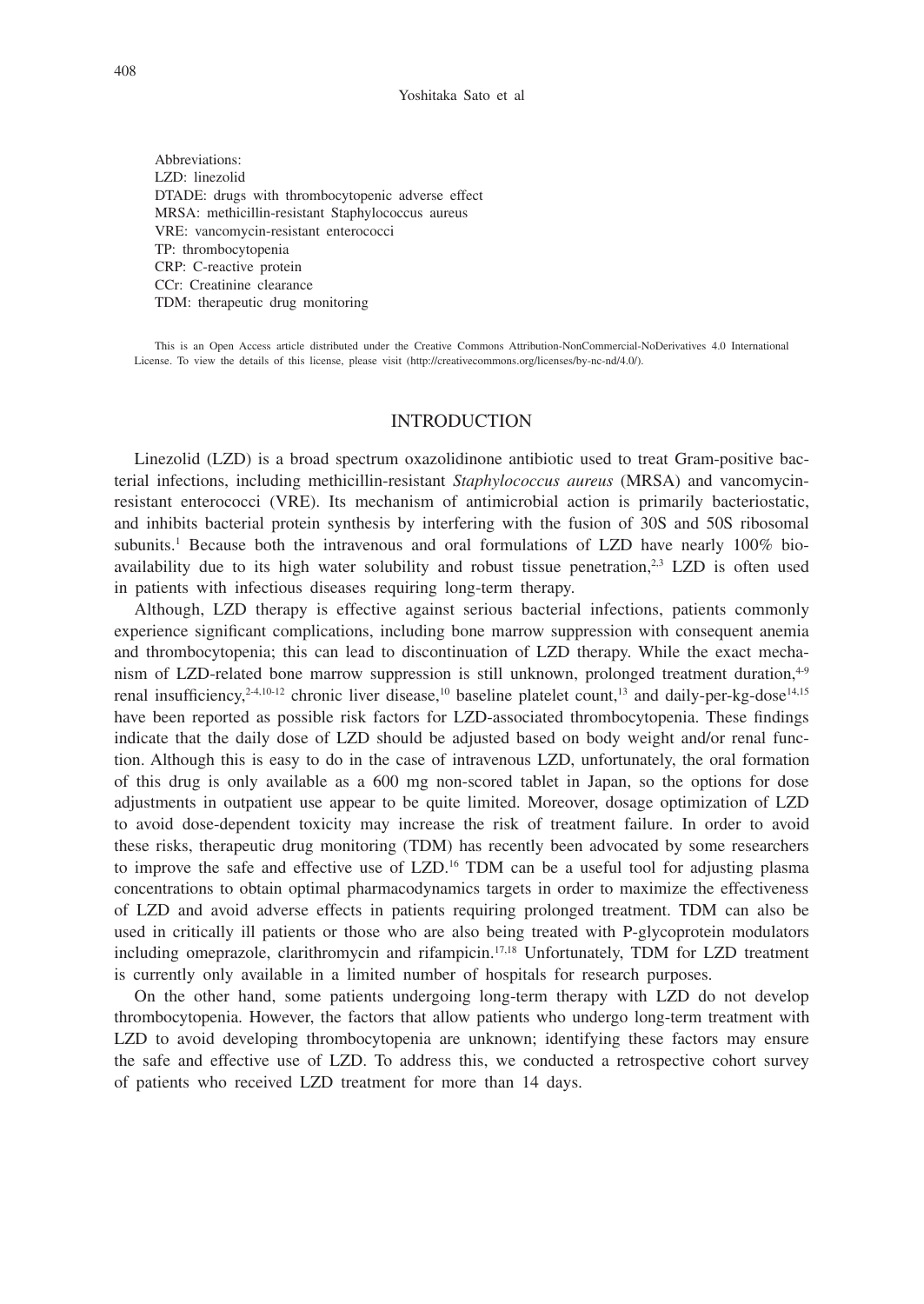# **METHODS**

#### *Patients and Data collection*

We conducted a retrospective cohort study among 212 patients who were treated with LZD at Nagoya University Hospital from December 2011 to June 2014. Of these 212 cases, 37 patients were treated with LZD for more than 14 days (long-term administration) and were enrolled in the study. Patients who developed thrombocytopenia were grouped into the thrombocytopenia (TP) group, and patients who did not develop thrombocytopenia were categorized into the non-thrombocytopenia (NTP) group. LZD was administrated to one patient twice at different doses and intervals; these separate administrations of LZD were counted as two separate cases.

We extracted data from electronic medical records for each patient and analyzed patient characteristics including age, gender, height, body weight, treatment duration, treatment dose, route of drug administration, bacterial species isolated, past-medical history, comorbidity, concomitant drugs, and baseline parameters such as platelet count, C-reactive protein (CRP), and serum creatinine. Laboratory data at day 14 contained data collected at the first follow-up date after day 14 of LZD administration. A small decrease in CRP levels at 14 days post-administration was defined as  $\leq 80\%$  reduction in CRP. Creatinine clearance (CCr) was estimated using the Cockcroft-Gault formula. Baseline platelet count was defined as the mean platelet count at the first day of LZD therapy and the 4 most recent platelet counts data prior to initiation of LZD therapy.

This retrospective cohort study complied with ethical guidelines and was approved by the medical research ethical board at Nagoya University Hospital (2015-0119).

| Characteristics                                 |                 |
|-------------------------------------------------|-----------------|
| Number of LZD treatment                         | 37              |
| Number of patients                              | 36              |
| Sex (male/female), n                            | 20/17           |
| Age (years), mean $\pm SD$                      | $57.4 \pm 23.3$ |
| Duration of LZD treatment (day), median (range) | $17(15-164)$    |
| Place of administration                         |                 |
| Ward                                            | 30              |
| <b>ICU</b>                                      | 5               |
| Outpatient                                      | $\overline{c}$  |
| Patients with thrombocytopenia, n (%)           | (45.9)          |

**Table 1** Patients' baseline characteristics in this study

#### *Definition of thrombocytopenia*

Thrombocytopenia was defined<sup>4,11,14</sup> as a platelet count of  $< 100 \times 10^3/\mu L$  or a  $\geq 50\%$  reduction in platelet count from baseline.

## *Definition of a drug with thrombocytopenic adverse effect (DTADE)*

The drug was defined as a DTADE if the package insert listed thrombocytopenia as a potential adverse effect in Japan.

#### *Statistical analysis*

Statistical analyses were performed using SPSS (version 24, IBM Japan, Tokyo, Japan)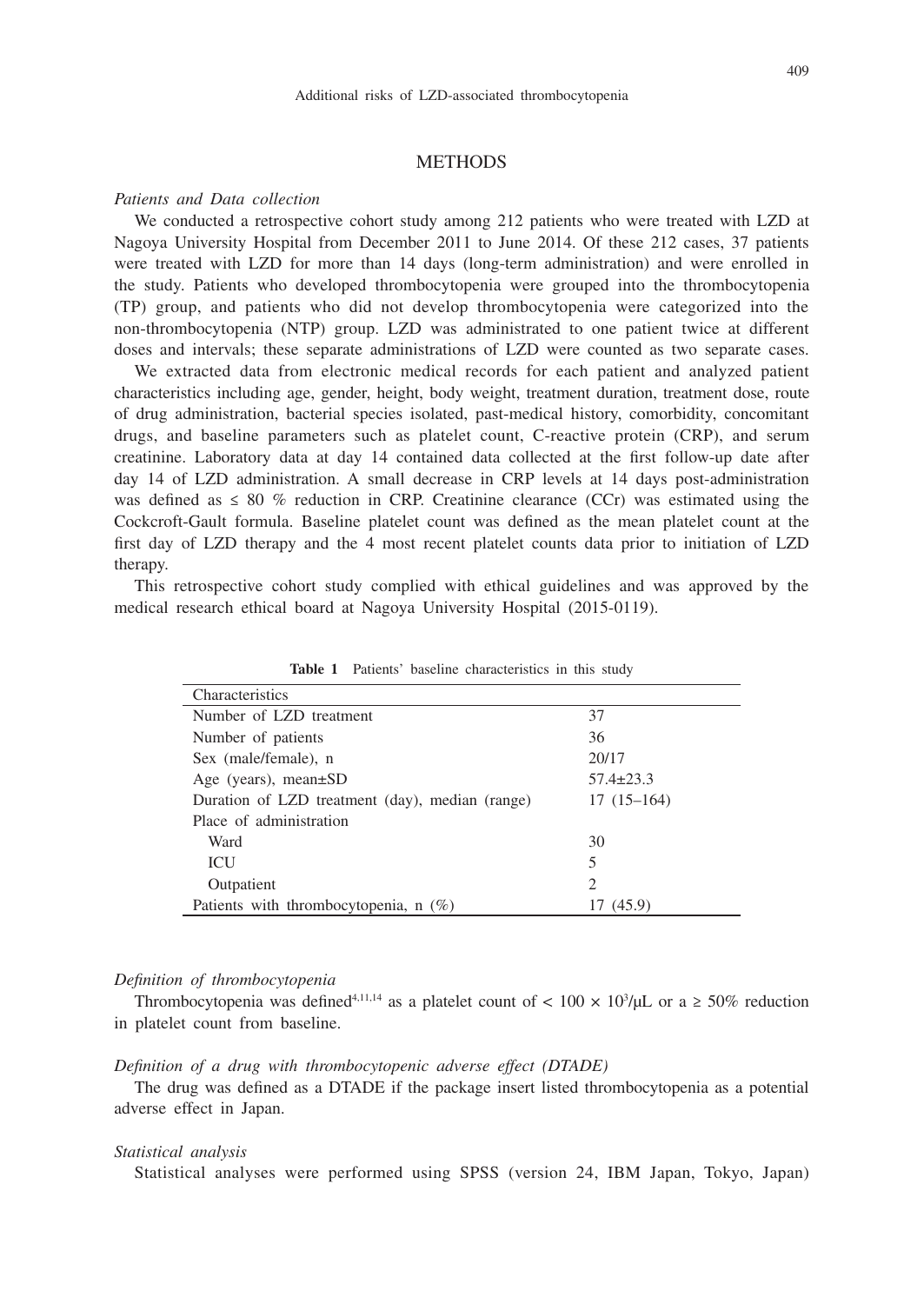Yoshitaka Sato et al

and Microsoft Excel. Parametric variables were expressed as mean±SD without statement, and compared using Welch's *t*-test. Nonparametric variables were compared using the Chi-square test or Fisher's exact test. We also performed multivariate logistic regression analysis to identify risk factors for thrombocytopenia. Clinically relevant variables that were previously reported to be associated with LZD-associated thrombocytopenia as well as variables with  $P < 0.05$  in the univariate analyses were included in the multivariate analysis. A *P*-value <0.05 (two-tailed) was considered to be statistically significant.

# RESULTS

We identified a total of 212 patients who were treated with LZD between December 2011 and June 2014. Of these, 37 cases were treated with LZD for more than 14 days. Because most cases of LZD-associated thrombocytopenia are observed in patients who received LZD for more than 14 days,<sup>9</sup> we included these 37 cases in our study. Thrombocytopenia was found in 17 of 37 cases (45.9%). The baseline characteristics of the 37 patients are described in Table 1. The types of infections and bacteria isolated in the TP and NTP groups are described in Table 2.

|  | <b>Table 2</b> Comparison of diagnosis and isolated bacteria between TP and NTP groups |  |  |  |  |  |
|--|----------------------------------------------------------------------------------------|--|--|--|--|--|
|  |                                                                                        |  |  |  |  |  |

|                                                     | TP group | NTP group |                      |
|-----------------------------------------------------|----------|-----------|----------------------|
|                                                     | $n = 17$ | $n = 20$  | $P$ -value           |
| Diagnosis                                           |          |           |                      |
| Osteomyelitis, $n(\%)$                              | 9(53)    | 7(35)     | $0.331$ <sup>d</sup> |
| Artificial device infection <sup>a</sup> , n $(\%)$ | 2(11)    | 3(15)     | 1.000 <sup>d</sup>   |
| Pneumonia, n $(\%)$                                 | 3(17)    | 2(10)     | 1.000 <sup>d</sup>   |
| Meningitis, $n$ (%)                                 | 1(6)     | 2(10)     | $0.631$ <sup>d</sup> |
| Others, $n(\%)$                                     | 2(12)    | 6(30)     | 0.246 <sup>d</sup>   |
| Bacterial strain                                    |          |           |                      |
| MRSA <sup>b</sup> , n $(\%)$                        | 8(47)    | 9(45)     | 1.000 <sup>d</sup>   |
| MR-CoNS <sup>c</sup> , n $(\%)$                     | 6(35)    | 6(30)     | 1.000 <sup>d</sup>   |
| Culture negative, $n$ (%)                           | 1(6)     | 2(10)     | 1.000 <sup>d</sup>   |
| Others, $n(\%)$                                     | 2(12)    | 3(15)     | 1.000 <sup>d</sup>   |

a without obvious osteomyelitis, <sup>b</sup>MRSA: methicillin-resistant *Staphylococcus aureus*, <sup>c</sup>MR-CoNS: methicillin-resistant coagulase-negative staphylococci, d Fisher's exact test

Based on univariate analysis, we found that a small decrease in the level of CRP on day 14 of LZD treatment was a risk factor for LZD-associated thrombocytopenia (Table 3). Body weight, daily-per-kg-dose and CCr that were previously reported as risk factors for thrombocytopenia previously,<sup>2-4,10-12,14,15</sup> were not significantly different between the TP and NTP groups in this study. Interestingly, we found a correlation between the number of concomitant DTADEs and use of trimethoprim-sulfamethoxazole with the incidence of thrombocytopenia (Table 4).

The number of DTADEs (OR = 1.690;  $95\%$  CI = 1.037–2.754;  $P = 0.035$ ) and having only a small decrease in CRP levels at day 14 day of LZD administration (OR =  $0.965$ ;  $95\%$  CI = 0.939–0.993;  $P = 0.013$ ) were significantly correlated with LZD-associated thrombocytopenia in the multivariate logistic regression analysis (Table 5).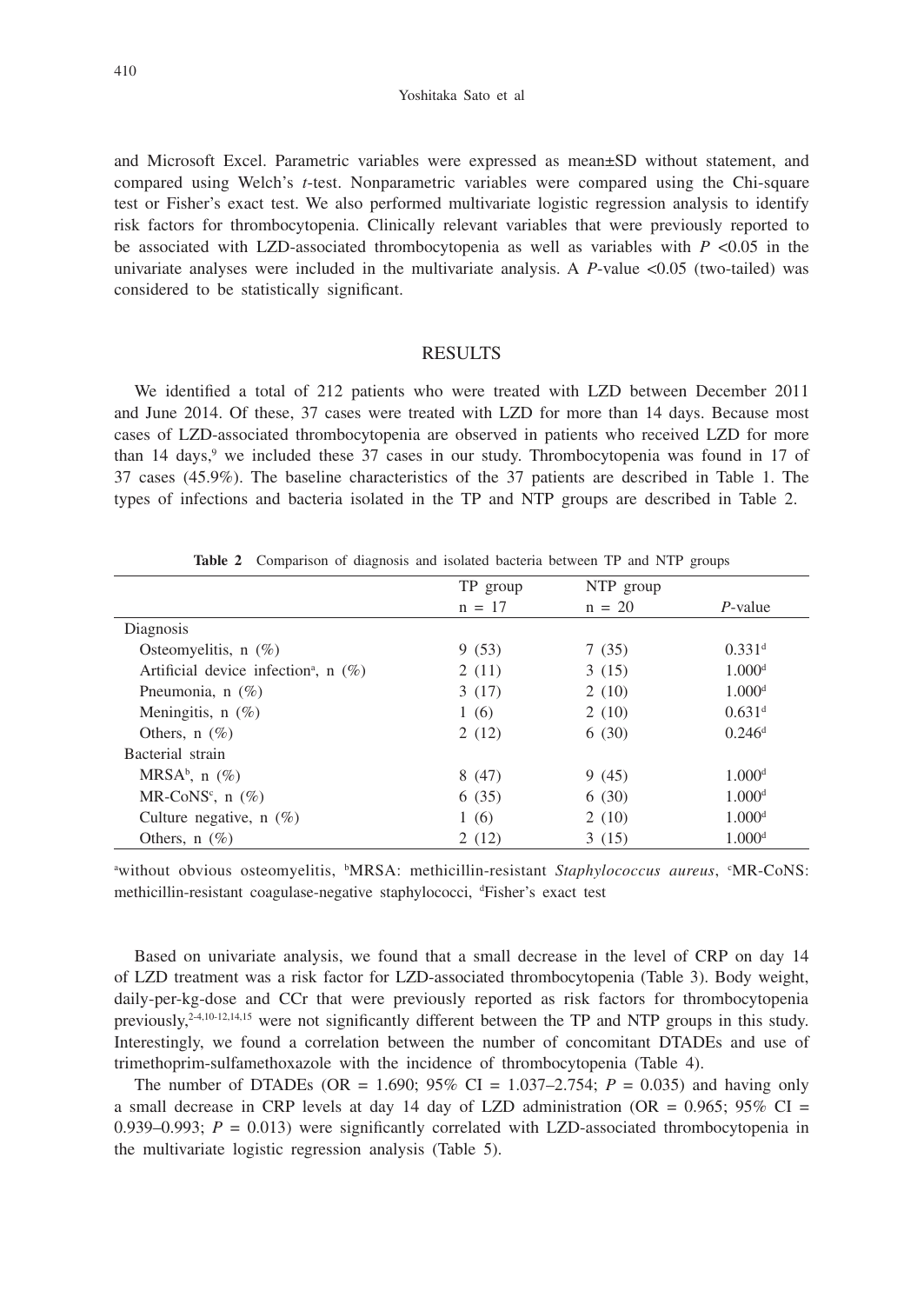|                                                 | TP group          | NTP group        |                      |
|-------------------------------------------------|-------------------|------------------|----------------------|
|                                                 | $n = 17$          | $n = 20$         | $P$ -value           |
| Age (years)                                     | $53.5 \pm 23.9$   | $58.5 \pm 23.5$  | $0.549$ <sup>a</sup> |
| Height (cm)                                     | $151.8 \pm 20.6$  | $150.8 \pm 24.7$ | $0.905^{\rm a}$      |
| Body weight (kg)                                | $55.1 \pm 20.8$   | $53.4 \pm 24.5$  | $0.818^{a}$          |
| Duration of LZD treatment (day), median (range) | $16.0(15-30)$     | $17.5(15-164)$   | $0.124$ <sup>a</sup> |
| Daily-per kg-dose (mg/kg/day)                   | $22.1 \pm 5.3$    | $22.2 \pm 6.0$   | $0.961$ <sup>a</sup> |
| Serum Creatinine (mg/dL)                        | $1.14 \pm 1.83$   | $0.99 \pm 0.94$  | 0.774a               |
| $CCr$ (mL/min)                                  | $86.3 \pm 38.6$   | $92.5 \pm 56.7$  | $0.708$ <sup>a</sup> |
| Baseline platelet $(x10^3/\mu L)$               | $235.35 \pm 87.3$ | $232.8 \pm 71.3$ | $0.924$ <sup>a</sup> |
| $CRP$ (mg/dL)                                   |                   |                  |                      |
| before administration                           | $4.69 \pm 7.21$   | $8.42 \pm 6.83$  | $0.132^{\rm a}$      |
| 14 days post-administration                     | $2.23 \pm 3.54$   | $1.15 \pm 1.29$  | $0.278$ <sup>a</sup> |
| Decrease rate of CRP at Day14 $(\%)$            | $42 + 47$         | $76 \pm 32$      | $0.034$ <sup>a</sup> |
| Small decrease rate of CRP, $n$ (%)             | 13 (76)           | 6(30)            | 0.008 <sup>b</sup>   |
| Route of LZD administration                     |                   |                  | 0.244 <sup>b</sup>   |
| Intravenous, $n(\%)$                            | 1(6)              | 5(25)            |                      |
| Intravenous + Oral, $n$ (%)                     | 5(29)             | 7(35)            |                      |
| Oral, $n$ (%)                                   | 11(65)            | 8(40)            |                      |
| Surgery, $n$ (%)                                | 11(65)            | 14 (70)          | 1.000 <sup>b</sup>   |
| Baseline disease                                |                   |                  |                      |
| Chronic inflammatory disease, $n$ (%)           | 2(12)             | 5(25)            | 0.416 <sup>b</sup>   |
| Diabetes mellitus, $n(\%)$                      | 4(24)             | 7(35)            | $0.495^{\rm b}$      |
| Chronic kidney disease, n (%)                   | 3(18)             | 5(25)            | 0.701 <sup>b</sup>   |
| Hypertension, $n$ (%)                           | 6(35)             | 6(30)            | 1.000 <sup>b</sup>   |
| Hematological disease, n (%)                    | (0)               | 2(10)            | 0.489 <sup>b</sup>   |
| Vascular disease, $n$ (%)                       | 9(53)             | 15(75)           | 0.188 <sup>b</sup>   |
| Respiratory disease, n (%)                      | 5(29)             | 10(50)           | $0.315^{b}$          |
| Neoplasm, $n(\%)$                               | 4(24)             | 9(45)            | 0.173 <sup>b</sup>   |

Table 3 Characteristics and clinical data of patients

<sup>a</sup>Welch's *t*-test, <sup>b</sup>Fisher's exact test

|  |  |  |  | Table 4 Summary of concomitant drugs in in long-term administration group |  |
|--|--|--|--|---------------------------------------------------------------------------|--|
|  |  |  |  |                                                                           |  |

|                                                         | TP group      | NTP group     |                    |
|---------------------------------------------------------|---------------|---------------|--------------------|
|                                                         | $n = 17$      | $n = 20$      | $P$ -value         |
| Number of concomitant drugs                             | $7.3 \pm 4.3$ | $6.1 \pm 3.5$ | 0.368 <sup>b</sup> |
| Number of concomitant DTADEs                            | $4.6 \pm 2.3$ | $3.0 \pm 1.7$ | 0.023 <sup>b</sup> |
| Concomitant drugs                                       |               |               |                    |
| Antimicrobial drugs, $n$ (%)                            | 8(47)         | 6(30)         | 0.328c             |
| Antibiotics, $n(\%)$                                    | 7(41)         | 5(25)         | 0.482c             |
| Trimethoprim-sulfamethoxazole, $n$ (%)                  | 4(24)         | 0(0)          | 0.036c             |
| Rifampicin, $n$ (%)                                     | 3(18)         | 0(0)          | 0.088c             |
| Antacids, $n$ (%)                                       | 10(59)        | 14 (70)       | $0.512^{\circ}$    |
| Proton pump inhibitor, $n$ (%)                          | 8(47)         | 12(60)        | 0.517c             |
| Histamine H <sub>2</sub> -receptor antagonist, n $(\%)$ | 2(12)         | 2(10)         | 1.000c             |
| Antipyretic analgesics, $n$ (%)                         | 11(65)        | 7(35)         | 0.053c             |
| NSAID <sup>a</sup> , n $(\%)$                           | 8(47)         | 6(30)         | 0.328c             |
| Antihypertensive, $n(\%)$                               | 5(29)         | 10(50)        | 0.315c             |

<sup>a</sup>Non-Steroidal Anti-Inflammatory Drug, <sup>b</sup>Welch's *t*-test, <sup>c</sup>Fisher's exact test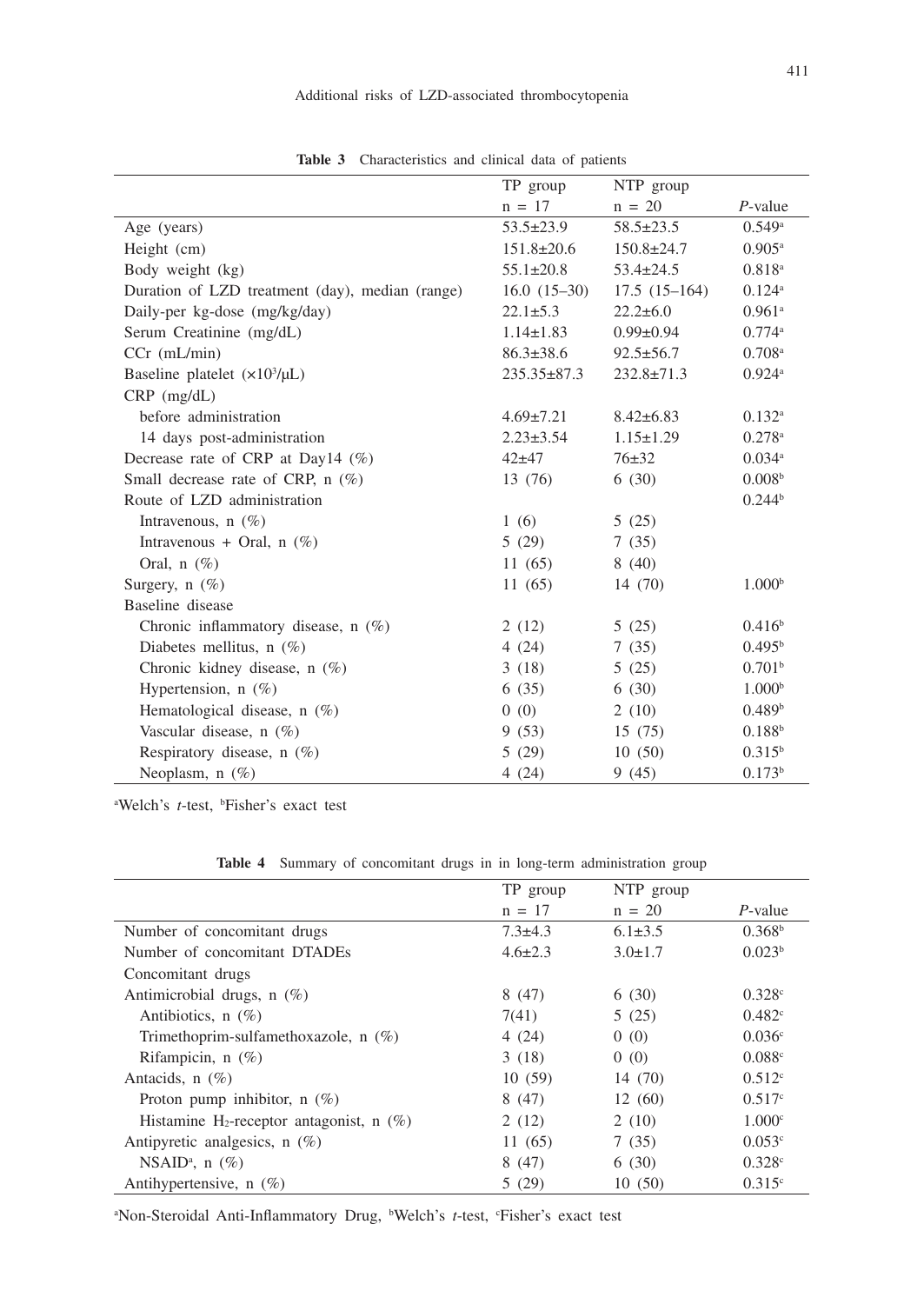| Factors                                 | Odds ratio $(95\% \text{ CI})$ | $P$ -value |
|-----------------------------------------|--------------------------------|------------|
| Number of DTADEs                        | $1.690(1.037-2.754)$           | 0.035      |
| Decrease rate of CRP at Day14 $(\%)$    | $0.965(0.939-0.993)$           | 0.013      |
| $CCr$ (mL/min)                          | $1.010(1.000-1.021)$           | 0.062      |
| Baseline platelet $(\times 10^3/\mu L)$ | $1.003(0.990 - 1.016)$         | 0.669      |
| Daily-per-kg-dose                       | $1.185(0.980-1.435)$           | 0.080      |

**Table 5** Multivariate logistic regression analysis of risk factors associated with LZD-induced thrombocytopenia

In this multivariate logistic regression analysis, daily-per-kg-dose, CCr, and baseline platelet were entered forcedly because they were previously reported as the risk factors for TP. Other variables with *P*-value less than 0.05 in univariate analyses were entered by backward stepwise elimination methods with inclusion of *P*-value less than 0.05.

### DISCUSSION

Linezolid is highly effective for treating Gram-positive bacterial infections including MRSA and VRE.<sup>19,20</sup> One of the advantages of LZD is high oral bioavailability,<sup>2,3</sup> which enables patients to switch from intravenous to oral treatment early in therapy. Therefore, LZD is a reasonable choice for patients with complex soft tissue infections and osteomyelitis who require long-term therapy, because of its ability to penetrate bone tissue. On the other hand, one of the major adverse effects of LZD therapy is bone marrow suppression, particularly thrombocytopenia. Periodic monitoring of hematological parameters is recommended for patients receiving LZD therapy, because development of thrombocytopenia may require discontinuation of LZD.<sup>1</sup> While long-term administration has been reported to be a risk factor for LZD-associated thrombocytopenia,4-9 data on patients who have received prolonged LZD treatment are insufficient. In this study, we defined thrombocytopenia as a platelet count  $< 100 \times 10^{3}/\mu$ L based on the previous studies of LZD-associated thrombocytopenia4,11; this enabled us to compare our findings to previous studies. Since large reductions in platelet counts such as  $300 \times 10^3/\mu$ L to 120  $\times$  $10^3$ /μL are excluded from this definition of thrombocytopenia (platelet count <  $100 \times 10^3$ /μL), we also defined thrombocytopenia as a  $\geq 50\%$  reduction in platelet count from baseline. A similar definition was also used in to another prior study.14 Based on these criteria, thrombocytopenia was observed in 45.9% of patients who were treated with LZD for more than 14 days in our study. We identified two factors that a showed significant relationship with the incidence of LZD-associated thrombocytopenia: the number of concomitant drugs that have a thrombocytopenic adverse effect and having only a small decrease in CRP levels at day 14 of LZD administration.

A small decrease in CRP levels is correlated with a high incidence of LZD-associated thrombocytopenia, indicating that the initial resolution of inflammatory response has an influence on the occurrence of thrombocytopenia. In addition to the appropriate antimicrobial chemotherapy, early intervention such as source-control procedures are important for patients receiving LZD for early resolution of inflammation to prevent drug-induced thrombocytopenia.

Moreover, drug-induced thrombocytopenia is suspected in patients with acute thrombocytopenia unexplained by other causes. However, identifying the cause of drug-induced thrombocytopenia is difficult, particularly in patients taking multiple medications where acute thrombocytopenia is a potential risk. At least 1,468 medicines have been shown to cause thrombocytopenia as an adverse effect, $21$  suggesting that the frequency of drug-induced thrombocytopenia is even greater than prior estimates. Since the use of concomitant DTADE with LZD can result in serious risk for thrombocytopenia, clinicians managing patients receiving LZD therapy should carefully evaluate and discontinue unnecessary concomitant drugs that have potential to induce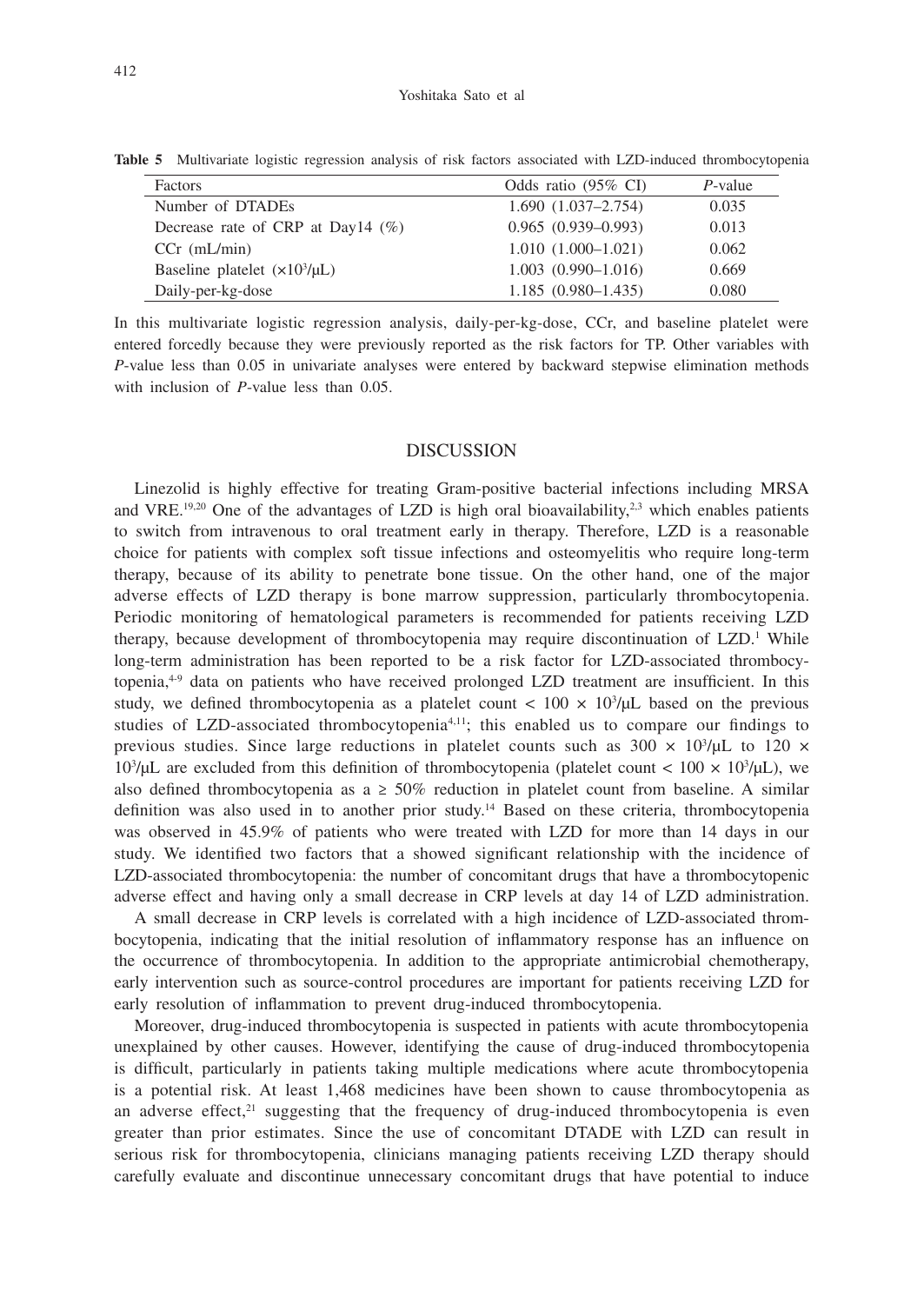thrombocytopenia. While the mechanism of LZD-induced thrombocytopenia is unknown, two possible mechanisms been proposed: drug-induced antibody destruction of specific hematopoietic cells and direct toxicity to mitochondria leading to the inhibition of protein synthesis.22 Therefore, we speculate that DTADEs have an additive suppressive effect on platelet production in LZDinduced thrombocytopenia.

Although renal insufficiency and higher daily-per-kg-doses of LZD have also been reported as risk factors for LZD-associated thrombocytopenia,2-4,10-12,14,15 we did not find any significant relationship between these factors and the incidence of LZD-associated thrombocytopenia in our study. This discrepancy may be due to differences in management policies at our study site as well as study design. The infection control team was involved in overseeing treatment in most of the cases in our study when LZD was administered. It is likely that patients at risk for LZDassociated thrombocytopenia such as renal insufficiency and low baseline platelet count were not treated with LZD for Gram-positive bacterial infections. Moreover, we focused on the additional risks for LZD-associated thrombocytopenia in patients undergoing long-term LZD therapy; only patients treated with LZD for more than 14 days were enrolled in our study, which differed from previous studies.

There are some limitations to the present study. First, this is a retrospective study conducted in a single hospital which could introduce patient selection bias, limiting the generalizability of our results. A multi-center study with more cases would be required for adequate statistical power for the analysis. Second, we did not investigate the serum concentration of LZD; therefore, the relationship between the pharmacokinetics/ pharmacodynamics and adverse effects are inconclusive. Third, the number of cases in the present study was small.

In conclusions, we found that both the number of DTADEs and a delayed reduction in CRP level are significant risk factors for LZD-associated thrombocytopenia in patients undergoing longterm LZD therapy. Identification of these risk factors could be valuable in preventing development of the LZD-associated thrombocytopenia by allowing clinicians to take appropriate interventions such as reconsideration of concomitant drugs and/or source infection control.

# ACKNOWLEDGEMENT

This study was supported in part by a Grant-in-Aid from the Ministry of Education, Culture, Sports, Science and Technology of Japan (Training Program for Quality Improvement in Healthcare).

## **FOOTNOTE**

This manuscript has been edited for English language, grammar, punctuation and spelling by Enago (www.enago.jp).

# CONFLICT OF INTEREST

The authors declare no conflict of interest.